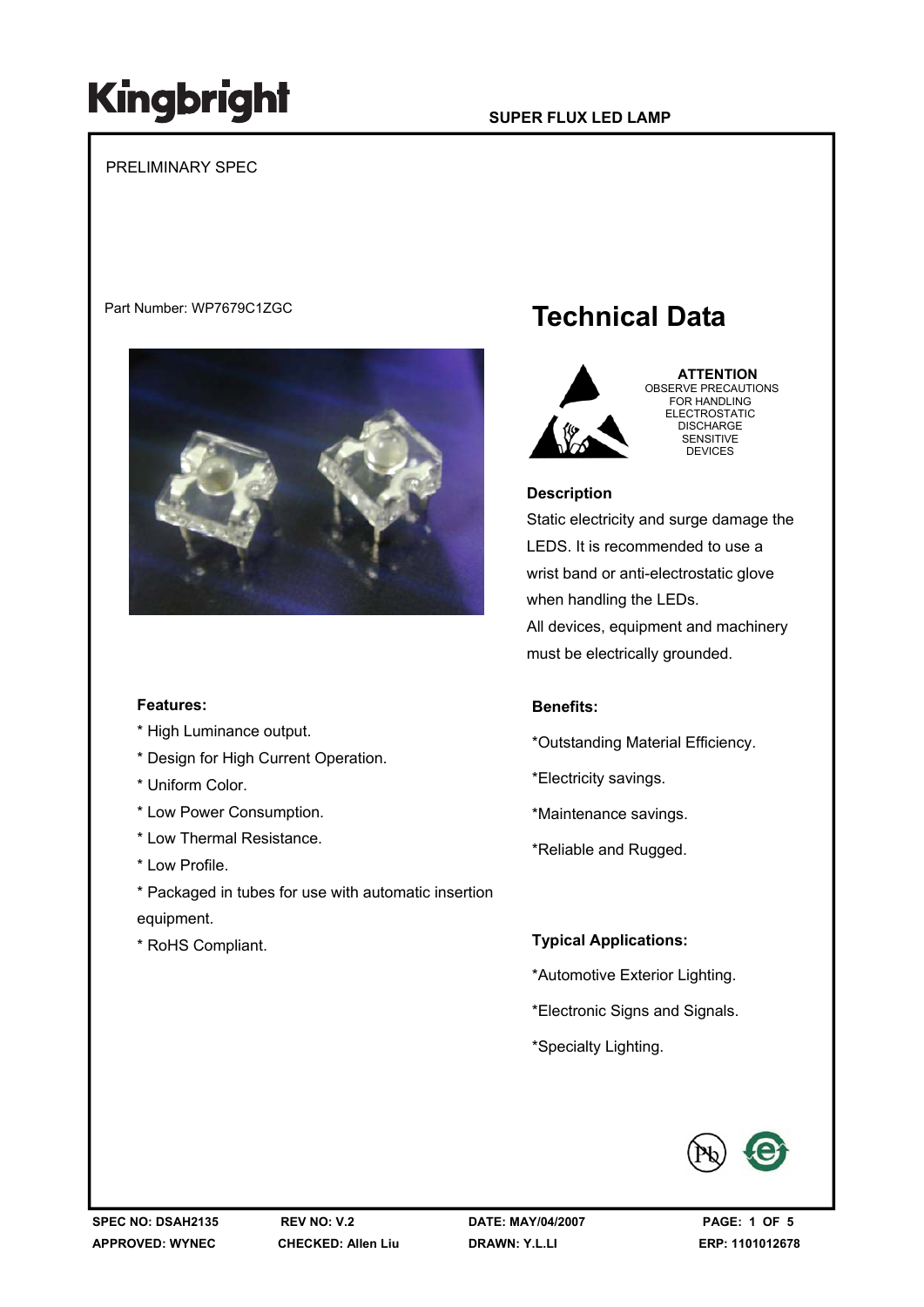### Outline Drawings







#### Notes:

1. All dimensions are in millimeters (inches).

2. Tolerance is ±0.25(0.01") unless otherwise noted.

3. Lead spacing is measured where the leads emerge from the package.

4. Specifications are subject to change without notice.

#### **Absolute Maximum Ratings at TA=25°C**

| <b>PARAMETER</b>                       | ZG                  | <b>UNITS</b> |
|----------------------------------------|---------------------|--------------|
| DC Forward Current                     | 30                  | mA           |
| Power dissipation                      | 135                 | mW           |
| Reverse Voltage                        | 5                   | $\vee$       |
| <b>Operating Temperature</b>           | $-40$ To $+85$      | °С           |
| Storage Temperature                    | $-55$ To $+85$      | °С           |
| Lead Solder Temperature <sup>[1]</sup> | 260°C For 5 Seconds |              |

1.1.5mm[0.06inch]below seating plane.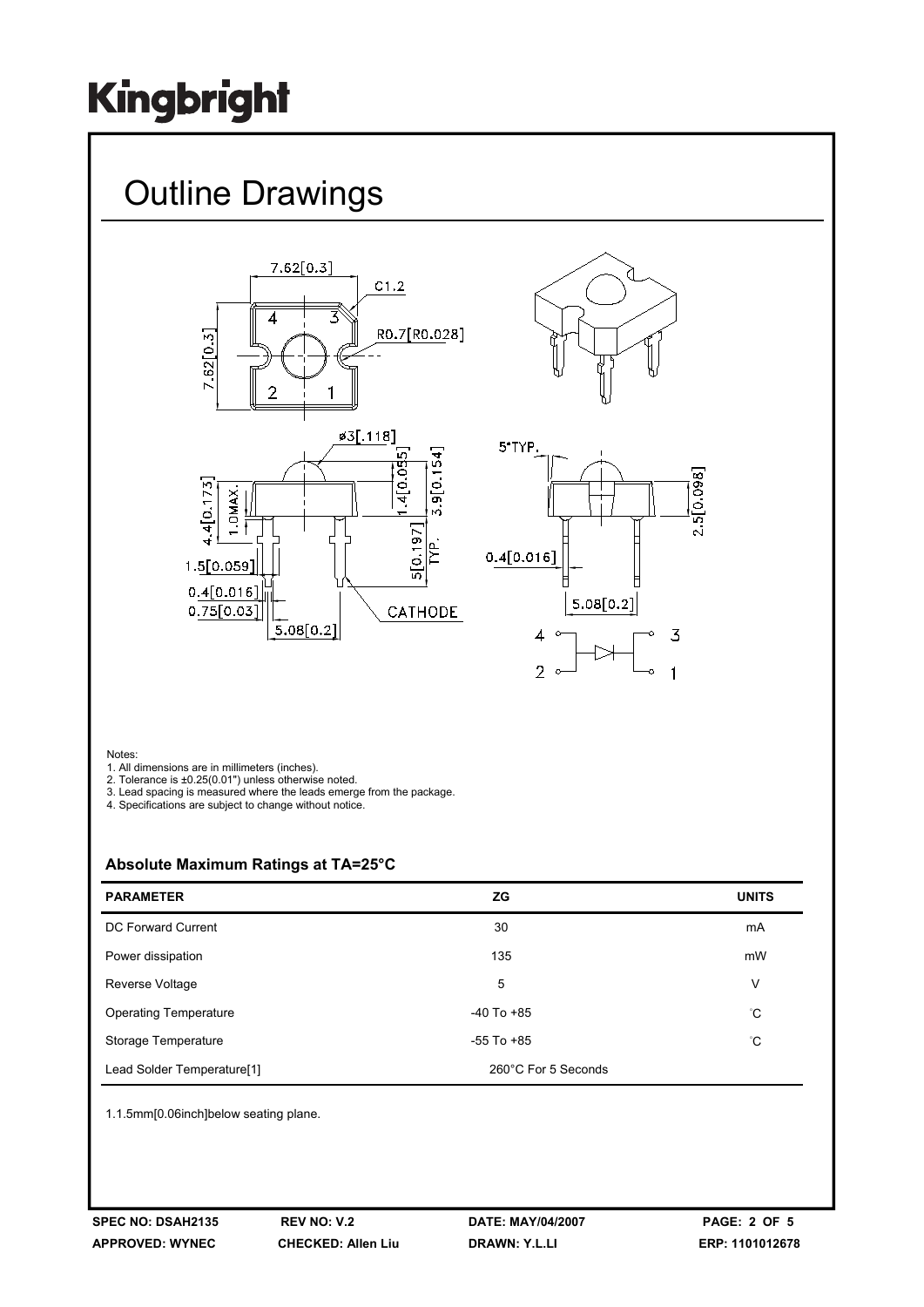**SPEC NO: DSAH2135 REV NO: V.2 DATE: MAY/04/2007 PAGE: 3 OF 5**  Notes: 1.Luminous intensity is measured with an integrating sphere after the device has stabilized; Luminous Intensity / luminous flux: +/-15%. 2.θ1/2 is the angle from optical centerline where the luminous intensity is 1/2 the optical centerline value. Note: 1.The dominant wavelength is derived from the CIE Chromaticity Diagram and represents the perceived color of the device; Wavelength: +/-1nm. Note: 1. Forward Voltage: +/-0.1V. **Selection Guide Part No. LED COLOR Iv(cd)[1] @30mA Min. Typ. Viewing Angle[2] 2θ1/2 Typ.** WP7679C1ZGC Green (AllnGaN) 2.8 5 70° **DEVICE TYPE PEAK WAVELENGTH λPEAK (nm) TYP. DOMINANT[1] WAVELENGTH λDOM (nm) TYP. SPECTRAL LINE WAVELENGTH Δλ1/2(nm) TYP.** ZG 515 525 30 **Optical Characteristics at TA=25°C IF=30mA Rθj-a=200°C/W Electrical Characteristics at TA=25°C DEVICE TYPE FORWARD VOLTAGE [1] VF (VOLTS) @ IF=30mA REVERSE CURRENT IR (uA) @ VR=5V CAPACITANCE C (pF) @ VF=0V F=1MHZ THERMAL RESISTANCE Rθj -pin °C/W TYP. MAX. MAX. TYP. TYP.** ZG 3.5 4.5 10 45 150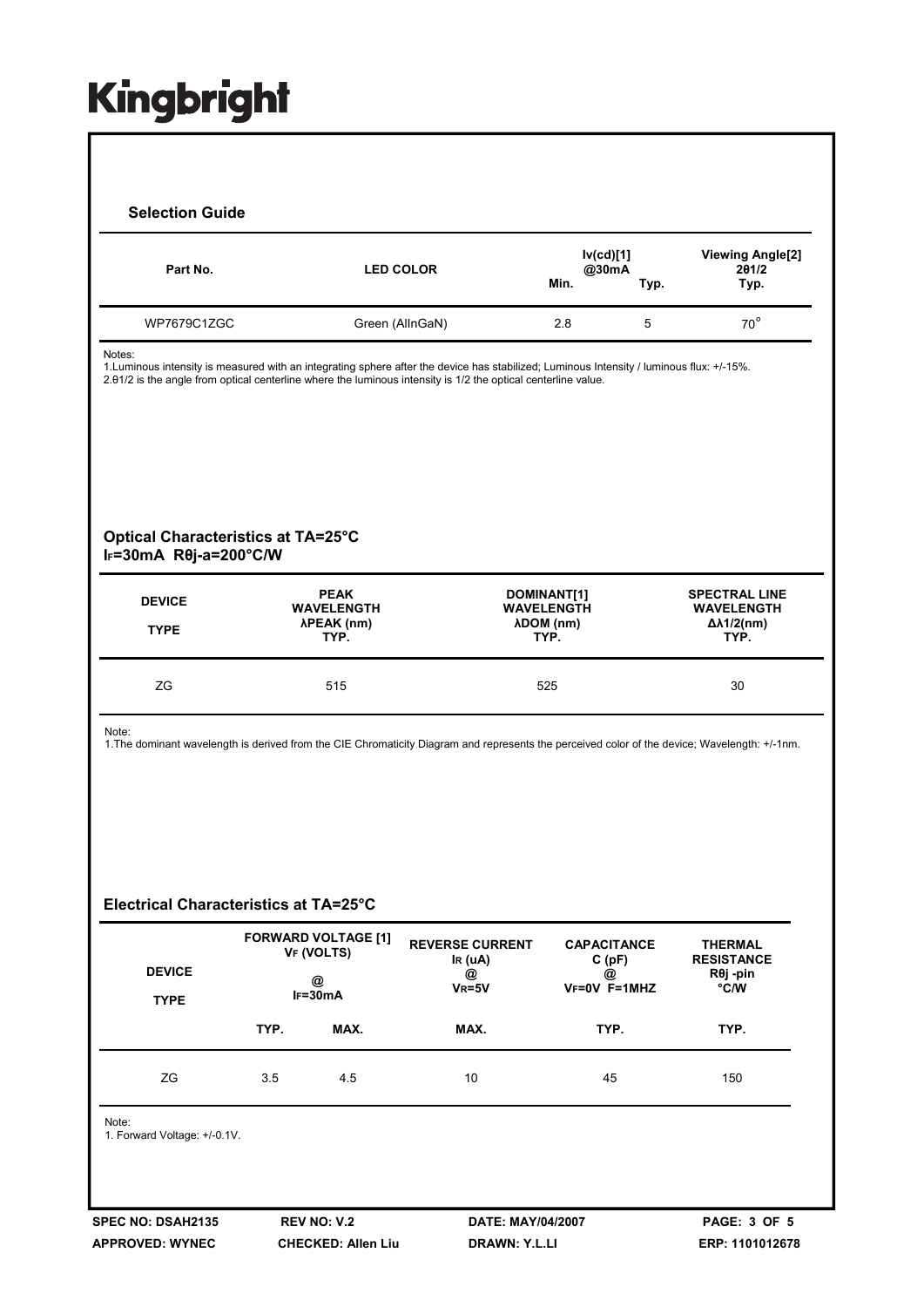**Figures**